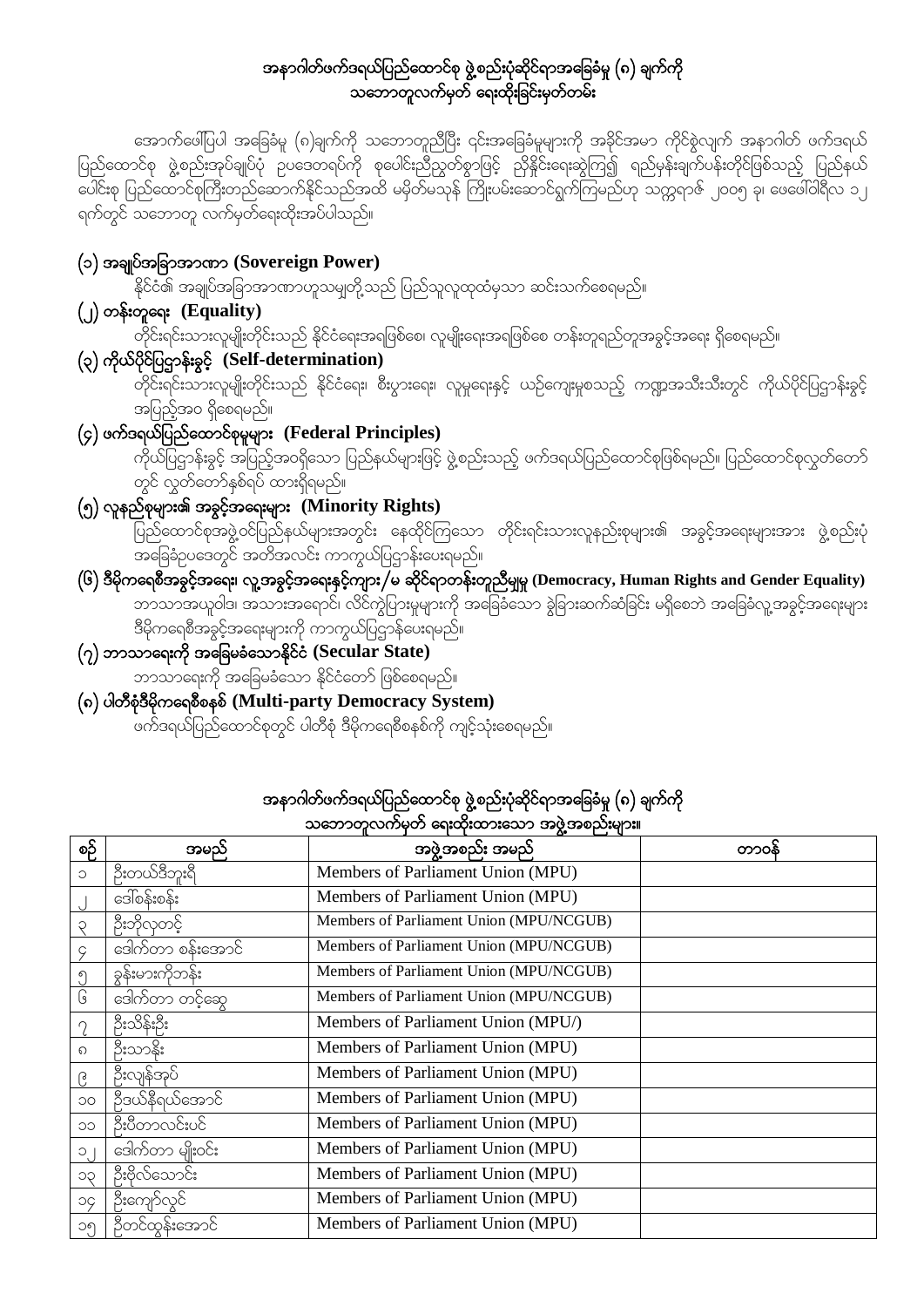| ၁၆                   | ဒူးဝါးဇောအောင်              | Members of Parliament Union (MPU)      |                                 |
|----------------------|-----------------------------|----------------------------------------|---------------------------------|
| $\circ$              | ဦးလှဦး                      | Members of Parliament Union (MPU)      |                                 |
| <b>OC</b>            | ဦးခင်ကျော်ဟန်               | Members of Parliament Union (MPU)      |                                 |
| ၁၉                   | ဦးထန်လျန်းပေါ်င်            | Members of Parliament Union (MPU)      |                                 |
| $\overline{)^\circ}$ | ဦးတင်ထွဋ်                   | Members of Parliament Union (MPU)      |                                 |
| $\cup$               | ဦးတင်အောင်                  | National League for Democracy (NLD-LA) |                                 |
| JJ                   | ဦးသံခဲ                      | (ABSDF)                                | 5889                            |
| SL.                  | ဝီဟာမစ်                     | (ABMU)                                 | <u>အထွေထွေအတွင်းရေးမှူး</u>     |
| <u>JÇ</u>            | ဦး၀ဏ္ဏသီရိ                  | (ABYMU)                                | ဗဟိုအလုပ်အမှုဆောင်ကော်မတီဝင်    |
| <u>၂၅</u>            | <u> ခိုင်စိုးနိုင်အောင်</u> | (ALP)                                  | 3-2889                          |
| ှ၆                   | ဦးငွေလင်း                   | (DPNS)                                 | တွဲဖက် /အထွေထွေအတွင်းရေးမှူး(၂) |
| JZ                   | ခြီးမောင်မောင်              | (FTUB)                                 | အထွေထွေအတွင်းရေးမှူး            |
| ၂၈                   | ဗိုလ်ချုပ်ကြီးစောတာမလာဘော   | (KNU)                                  | 3-2889                          |
| ၂၉                   | Ba Si                       | (LDF)                                  | 3-2889                          |
| OÇ                   | ဦးမောင်မောင်ငြိမ်း          | (PDF)                                  | အတွင်းရေးမှူး                   |
| cg                   | ဦးကျော်လု                   | (MLOB)                                 | 5889                            |
| RJ                   | ဦးဌေးအောင်                  | (NDD)                                  | နိုင်ငံရေးဦးဆောင်အဖွဲ့ဝင်       |
| 99                   | ဦးစောစ                      | (NNLD)                                 | 2889                            |
| 99                   | မန်းဗလစိန်                  | (OKO)                                  | အတွင်းရေးမှူး                   |
| 29                   | ဦးတင်ရှိန်                  | (MDUF)                                 | အတွင်းရေးမှူး                   |
| ၃၆                   | ဦးအေးဆောင်                  | (PLF)                                  | အတွင်းရေးမျုးချုပ်              |
| 55                   | ဦးဖြူလေး                    | (PPF)                                  | အထွေထွေအတွင်းရေးမျုး (          |
| $\sqrt{6}$           | မိုင်းအိုက်ဖုန်း            | (PSLF)                                 | အထွေထွေအတွင်းရေးမျုး            |
| $\sqrt{6}$           | ဦးငွေဝင်                    | (PPP)                                  | ပဟိုအလုပ်အမှုဆောင်              |
| <b>ço</b>            | ဦးကျော်ထင်                  | (ALD)                                  | အထွေထွေအတွင်းရေးမျုး            |
| ç                    | ဒေါက်တာဆလျန်မှုန်းဆာခေါင်း  | (CNLD)                                 | အထွေထွေအတွင်းရေးမျုး            |
| 9J                   | Makaw Khun Sa               | (KNDC)                                 | 5889                            |
| 92                   | <b>SALAI CHINZAH</b>        | (MPP)                                  | 2889                            |
| 99                   |                             | (UKL)                                  | အတွင်းရေးမှူး                   |
| 99                   | Tuang Len Piang             | (ZNC)                                  | အထွေထွေအတွင်းရေးမျုး            |
| ç၆                   | Sao Seng SuK                | (SDU)                                  | 5889                            |
| 92                   | မန်းအောင်သန်းလေး            | (KNPP)                                 | 3-2829                          |
| ၄၈                   | ဗိုလ်မျုးကြီး ခွန်ဉက္ကာ     | (PPLO)                                 | 5889                            |
| 96                   | ဒေါ်မိဆူးပွင့်              | Women's League of Burma (BWU/WLB)      |                                 |
| ၅၀                   | နော်ခိုင်မာကျော်ဇော         | Women's League of Burma (KWO/WLB)      |                                 |
| ၅၁                   | စောမြရာဇာလင်း               | Women's League of Burma (AWO/WLB)      |                                 |
| JJ                   | နန်းဆိုင်နောင့်             | Women's League of Burma (SWAN/WLB)     |                                 |
| $\mathcal{P}$        | လွေးအေးနန်း                 | Women's League of Burma (PWO/WLB)      |                                 |
| 99                   | ဒေါ်မော်လီ                  | Women's League of Burma (WRWAB/WLB)    |                                 |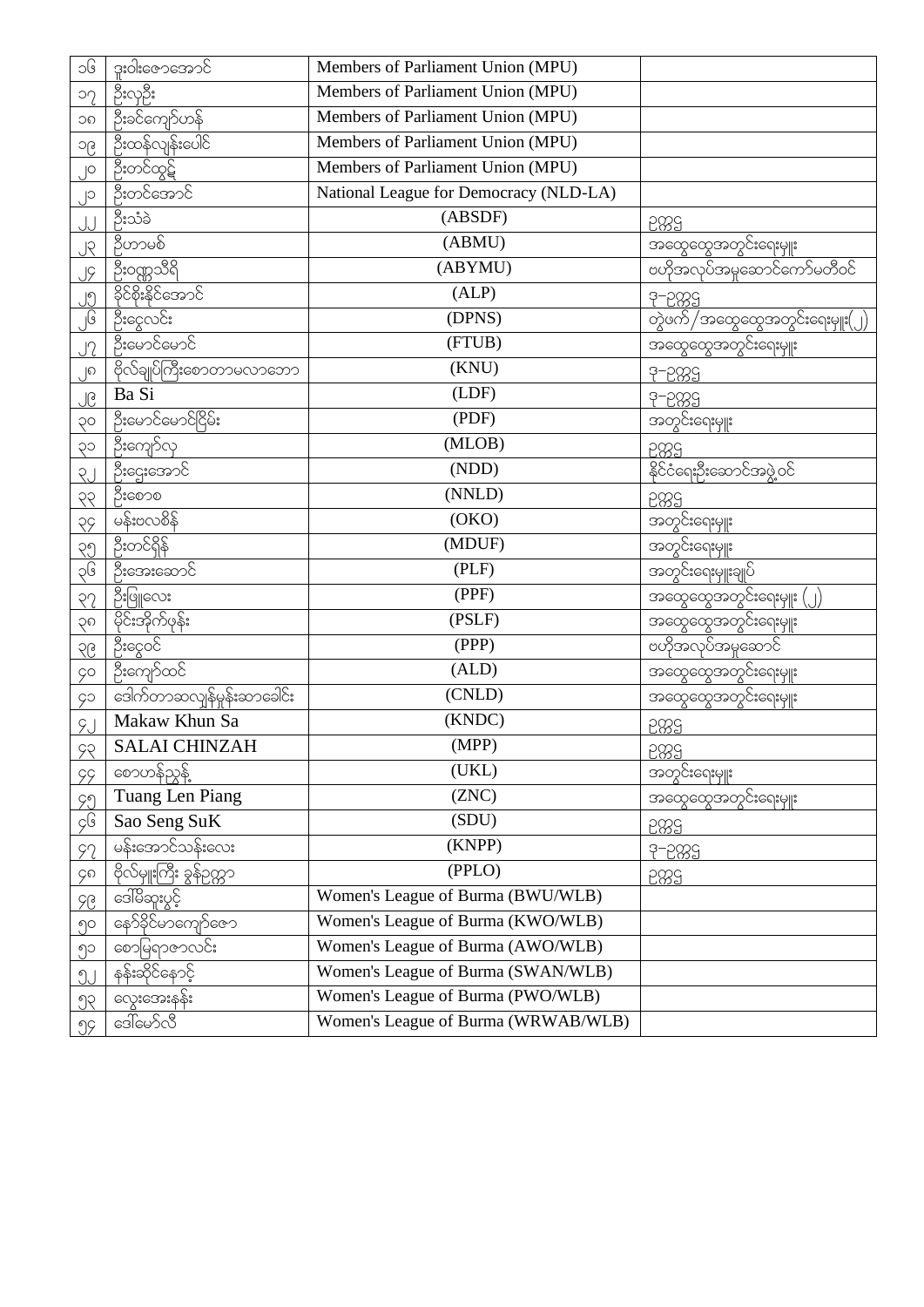### အနာဂါတ်ဖက်ဒရယ်ပြည်ထောင်စု ဖွဲ့စည်းပုံဆိုင်ရာ အခြေခံမူများချမှတ်ရေး နိုးနောဖလှယ်ပွဲ သဘောတူဆုံးဖြတ်ချက်များ Resolution on Basic Principles Seminar

အနာဂါတ်ဖက်ဒရယ်ပြည်ထောင်စုဖွဲ့စည်းပုံဆိုင်ရာ အခြေခံမူများချမှတ်ရေး နှီးနှောဖလှယ်ပွဲတရပ်ကို သက္ကရာဇ် ၂၀၀၅ ခုနှစ်၊ coပေါ်ဝါရီ လ (၉) ရက်နေ့မှ (၁၂) ရက်နေ့အထိ နယ်စပ်တနေရာတွင် အောင်မြင်စွာ ကျင်းပနိုင်ခဲ့ပါသည်။

 $\alpha$ တိအခြေခံမူများချမှတ်ရေး နိုးနောဖလှယ်ပွဲကြီးသို့ ပြည်သူ့လွတ်တော်ကိုယ်စားလှယ်များ၊ နိုင်ငံရေးပါတီ အဖွဲ့အစည်းအသီးသီး တို့မှ ခေါင်းဆောင်များနှင့်ဘကွ အမျိုးသမီးအဖွဲ့အစည်းများ၊ လူငယ်အဖွဲ့အစည်းများနှင့် လူထုအခြေပြု အဖွဲ့အစည်းများတို့မှ ကိုယ်စား လှယ်များ စုစုပေါင်း (၁၀၆) ဦး တက်ရောက်ခဲ့ကြပါသည်။

ကျ်နိုးနောဖလှယ်ပွဲသို့ တက်ရောက်လာကြသော ကိုယ်စားလှယ်အသီးသီးတို့မှ အနာဂါတ်ဖက်ဒရယ်ပြည်ထောင်စု ဖွဲ့စည်းပုံ ဆိုင်ရာအခြေခံမူများအဖြစ် အောက်ဖေါ်ပြပါအတိုင်း တညီတညွှတ်တည်း အတည်ပြုခဲ့ပါသည်။

### ယင်းအခြေခံမှုများမှာ––-

### (၁) အချုပ်အခြာအာဏာ (Sovereign Power)

.<br>နိုင်ငံ၏ အချုပ်အခြာအာဏာဟူသမျှတို့သည် ပြည်သူလူထုထံမှသာ ဆင်းသက်စေရမည်။

### (2) wef;wla&; **(Equality)**

တိုင်းရင်းသားလူမျိုးတိုင်းသည် နိုင်ငံရေးအရဖြစ်စေ၊ လူမျိုးရေးအရဖြစ်စေ တန်းတူရည်တူအခွင့်အရေး ရှိစေရမည်။

(၃) ကိုယ်ပိုင်ပြဌာန်းခွင့် (Self-determination)

wokific;<br>တိုင်းရင်းသားလူမျိုးတိုင်းသည် နိုင်ငံရေး၊ စီးပွားရေး၊ လူမှုရေးနှင့် ယဉ်ကျေးမှုစသည့် ကဏ္ဍအသီးသီးတွင် ကိုယ်ပိုင်ပြဌာန်းခွင့် အပြည့်အဝ ရှိစေရမည်။

 $\left(\varphi\right)$  ဖက်ဒရယ်ပြည်ထောင်စုမှုများ (Federal Principles)

ကိုယ်ပြဌာန်းခွင့် အပြည့်အဝရှိသော ပြည်နယ်များဖြင့် ဖွဲ့စည်းသည့် ဖက်ဒရယ်ပြည်ထောင်စုဖြစ်ရမည်။ ပြည်ထောင်စုလွှတ်တော် တွင် လွှတ်တော်နှစ်ရပ် ထားရှိရမည်။

### (၅) လူနည်စုများ၏ အခွင့်အရေးများ (Minority Rights)

 jynfaxmifpktzGJ@0ifjynfe,frsm;twGif; aexkdif=uaom wkdif;&if;om;vlenf;pkrsm;. tcGifhta&;rsm;tm; zGJ@pnf;ykH tajccHOya'wGif twdtvif; umuG,fjyXmef;ay;&rnf?

- $\ket{G}$  ဒီမိုကရေစီအခွင့်အရေး၊ လူ့အခွင့်အရေးနှင့်ကျား/မ ဆိုင်ရာတန်းတူညီမျှမှု (Democracy, Human Rights and Gender Equality) ်က်သောအယူဝါဒ၊ အသားအရောင်၊ လိင်ကွဲပြားမှုများကို အခြေခံသော ခွဲခြားဆက်ဆံခြင်း မရှိစေဘဲ အခြေခံလူ့အခွင့်အရေးများ ဒီမိုကရေစီအခွင့်အရေးများကို ကာကွယ်ပြဋ္ဌာန်ပေးရမည်။
- $\phi(\gamma)$  ဘာသာရေးကို အခြေမခံသောနိုင်ငံ (Secular State) ဘာသာရေးကို အခြေမခံသော နိုင်ငံတော် ဖြစ်စေရမည်။
- (၈) ပါတီစုံဒီမိုကရေစီစနစ် (Multi-party Democracy System) ဖက်ဒရယ်ပြည်ထောင်စုတွင် ပါတီစုံ ဒီမိုကရေစီစနစ်ကို ကျင့်သုံးစေရမည်။

### အထက်ပါ အခြေခံမူများအပြင်–

၁။ Civilian Supermacy အရပ်ဘက် အုပ်ချုပ်မှုအောက်တွင် ပြည်ထောင်စုတပ်မတော် ထားရှိရေး၊

- ု။ ပြည်နယ်သစ်များဖွဲ့စည်းရေး၊
- ၃။ (က) သဘာဝပတ်ဝန်းကျင် ထိန်းသိမ်းရေး၊

(ခ) အမျိုးသမီးများနှင့် ကလေးများဆိုင်းရာ ကာကွယ်စောင့်ရှောက်ရေးနှင့် တိုးတက်မြှင်းမားရေးအတွက် အထူးလုပ်ဆောင်ချက်များ  $\tau$ အကောင်အထည်ဖေါ်ဆောက်ရွက်ရေး စသည့်မူများကို ဖက်ဒရယ်ဖွဲ့စည်းအုပ်ချုပ်ပုံ အခြေခံဥပဒေမူကြမ်းရေးဆွဲရာတွင် အလေး အနက်တည့်သွင်းပြဌာန်းသွားရန် သဘောတူ လက်ခံကြပါသည်။

- ရှေ့လုပ်ငန်းစဉ်များဆိုင်ရာ ဆုံးဖြတ်ချက်များမှာ--
- ၁။ သဘောတူညီမူရရှိပြီးသော အနာဂါတ်ဖက်ဒရယ်ပြည်ထောင်စု ဖွဲ့စည်းပုံဆိုင်ရာ အခြေခံမူများအပေါ်တွင် အခြေခံပြီး ဖက်ဒရယ်ဖွဲ့စည်း အုပ်ချုပ်ပုံ အခြေခံဥပဒေမူကြမ်းရေးဆွဲရေး လုပ်ငန်းစဉ်အား ဆက်လက်အကောင်ထည်ဖေါ်ဆောင်ရွက်သွားရန် ဆုံးဖြတ်သည်။
- ္။ ဤလုပ်ငန်းစဉ်အား ဆက်လက်အကောင်အထည်ဖေါ်နိုင်ရေးအတွက် NCUB, NDF, UNLD(LA), KNPP, SDU, WLB နှင့် လူငယ်အဖွဲ့အစည်းများကို တာဝန်ပေးအပ်ထားပါသည်။
- ၃။ ထိုသို့ ဆောင်ရွက်ရာတွင် ဖက်ဒရယ်ဖွဲ့စည်းအုပ်ချုပ်ပုံ အခြေခံဥပဒေမူကြမ်း ရေးဆွဲရေးဆိုင်ရာ ညှိနှိုင်းမှုကော်မတီ (Constitutional Drafting Coordination Committee) တရပ်အား ဖွဲ့စည်းဆောင်ရွက်သွားရန်နှင့် ဉပဒေရေးရာ အကြံပေးအဖွဲ့ကိုလည်း ဖွဲ့စည်းဆောင်ရွက်သွားရန် လမ်းညွန်သည်။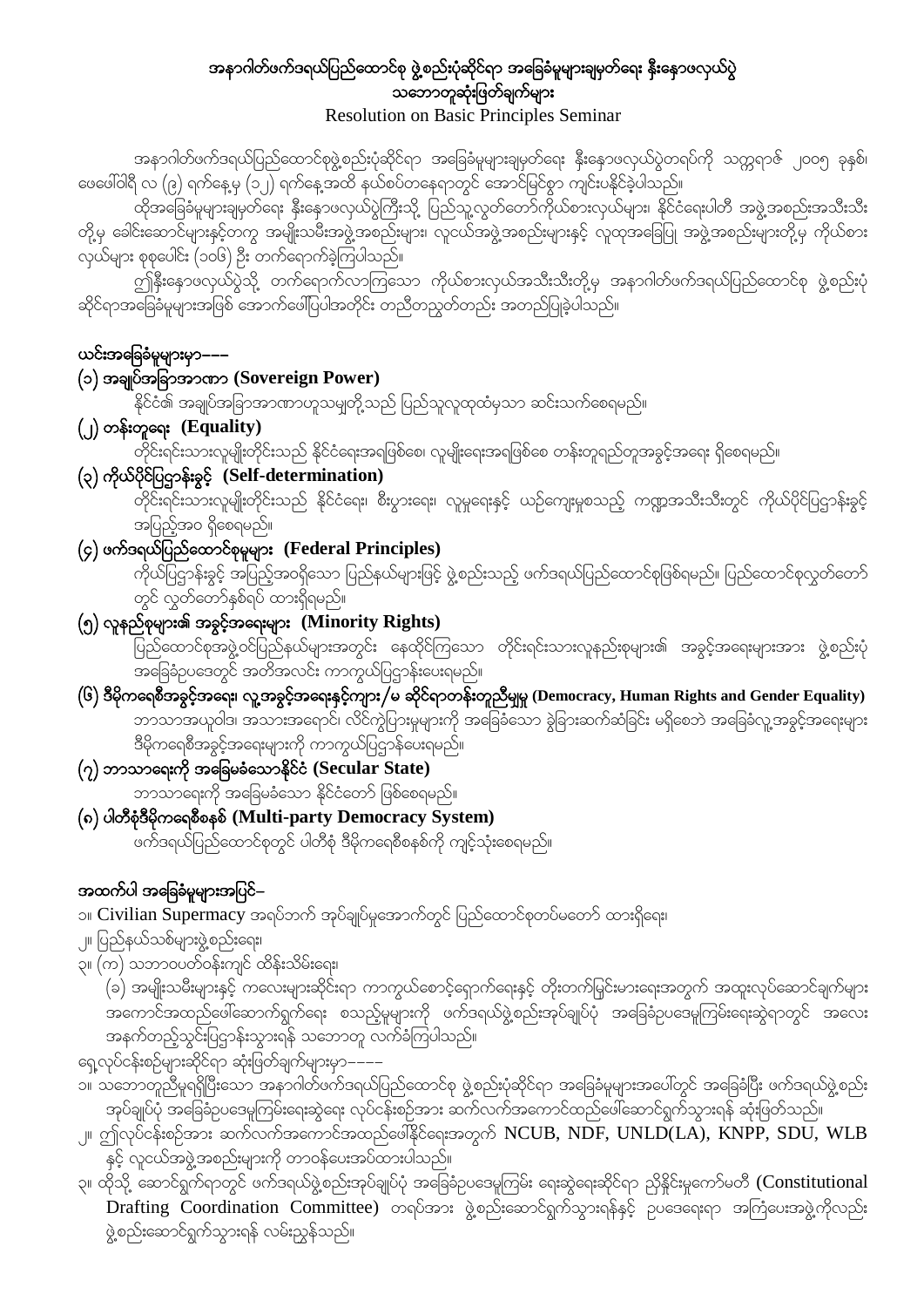- ၄။ ယင်းအခြေခံမူများကို အောက်ဖေါ်ပြပါ နယ်ပယ်အသီးသီးတွင် ကျယ်ကျယ်ပြန့်ပြန့် ထောက်ခံမှုများရရှိနိုင်ရေးအတွက် ကြိုးပမ်း အားထုတ်သွားမည်ဖြစ်ကြောင်း ဤနှီးနှောဖလှယ်ပွဲကြီးမှ ဆုံးဖြတ်သည်။
	- (၁) ပြည်သူလူထုတရပ်လုံး
	- (၂) ပြည်တွင်းနိုင်ငံရေးပါတီများ
	- (၃) အပစ်အခတ်ရပ်စဲထားသော လက်နက်ကိုင် တိုင်းရင်းသားအဖွဲ့အစည်းများ
	- (၄) နအဖ တပ်မတော်
	- (၅) နိုင်ငံတကာ အစိုးရများနှင့် အဖွဲ့အစည်းများ

### ပဒိုဘသင်စိန်၏ နိုးနောဖလှယ်ပွဲ အဖွင့်အမှာစကား

ကျနော် ပထမဦးစွာ လေးစားကြောင်းပြောကြားလိုပါတယ်။ ကျနော်တို့ဖက်ဒရယ်ဖွဲ့စည်းပုံ အခြေခံဥပဒေ နိုးနောဖလှယ်ပွဲကို ဖိတ်ကြားထားတဲ့ရက်အတိုင်း အခုလိုခေါင်းဆောင်အသီးသီးက တက်တက်ကြွကြွ ရောက်အောင်တက်လာကြတဲ့အတွက်ကြောင့် ကျနော် အထူးဘဲဝမ်းလည်းသာတယ်။ ကျေးဇူးလည်းတင်တယ်။ ဘာဖြစ်လို့လည်းဆိုတော့ ကျနော်တို့ဟာ ကျနော်တို့ တိုင်းပြည်ကို ပြန်ပြီးတော့ တည်ဆောက်ကြမယ့် ခေါင်းဆောင်တွေဖြစ်တယ်။ ဒီကနေ့အခြေအနေ ကျနော်တို့ပြန်ကြည့်ကြမယ်ဆိုလို့ရှိရင် ကျနော်တို့ဒီနဖူးစည်းမှာ ရေးထားတဲ့အတိုင်း ဖယ်ဒရယ်ဖွဲ့စည်းပုံဟာ ကျနော်တို့အတွက် အများကြီးအရေးကြီးပါတယ်။အဲ့ဒီအတွက်ကြောင့်လည်းဘဲ ကျနော်တို ဒီကိစ္စနဲ့ပတ်သတ်ပြီးတော့ ကျနော်ဟာ လေးလေးနက်နက်စဉ်းစားပြီးမှ သဘောထားချမှတ်ပြီးတော့ စုစည်းညီညွတ်ရေးကို စုးစည်း တည်ဆောက်သွားကြရမှာဖြစ်တယ်။ ဒီဖယ်ဒရယ်ဖွဲ့စည်းပုံနဲ့ဖြစ်စေ၊ အကျဉ်းချုပ်ကို ကျနော်အနေနဲ့ ပြောလိုပါတယ်။ ကျနော်တို့ -<br>ကေအဲန်ယူ ကရင်အမျိုးသား အစည်းအရုံးမှာ ဖယ်ဒရယ်ပြည်ထောင်စု ဖော်ထုတ်ဖွဲ့စည်းနိုင်ရေးအတွက် ကျနော်တို့ ကြိုးစားလာခဲ့တာ ကြာပါပြီး။ ဒါပေမယ့် ဖယ်ဒရယ်ဖွဲ့စည်းပုံ ဖြစ်မြောက်ရေးအတွက် ကြိုးပမ်းမယ်ဆိုတဲ့ တရားဝင်ဆုံးဖြတ်ချက်ကို ၁၉၅၆ ခုနှစ်၊ ကျနော်တို့ ကရင်အမျိုးသားရေးရာ congress မှာပဲ ချမှတ်အတည်ပြုခဲ့ပါတယ်။ ဒီတိုင်းပြည်ဟာ ဖယ်ဒရယ်ဖွဲ့စည်းအုပ်ချုပ်ပုံနဲ့ သာလျင် ကျနော်တို့ ဟာ စည်းလုံးညီညွတ်ရေးကို တည်ဆောက်နိုင်မယ်၊ တိုင်းရင်းသား လူမျိုးအားလုံးသည်လည်း အာမခံချက်ရှိရှိ နေသွားနိုင်ကြ မယ်ဆိုတဲ့ အတွေးအခေါ်နဲ့ပဲ ကျနော်တို့ဟာ ဒီသဘောထားကို ချမှတ်ခဲ့တာဖြစ်တယ်။ အဲဒီချမှတ်ခဲ့တဲ့အတိုင်းဘဲ ကျနော်တို့လည်း ကြိုးပမ်းလာခဲ့ တယ်။ ဖြစ်စဉ်တွေအနေနဲ့ ကျနော်တို့ အကျဉ်းပြောပြရမယ်ဆိုရင် (၅၆) ခုနှစ်မှာ ဖက်ဒရယ် (constitution) ကို ကျနော်တို့လိုလား ကြောင်း ကျနော်တို့ (congress) မှာ တရားဝင်အတည်ပြုခဲ့ပါတယ်။ နောက်ပိုင်းမှာ ကျနော်တို့ (NDF) အမျိုးသားဒီမိုကရေစီ တပ်ပေါင်းစုမှာလည်း ဖက်ဒရယ်စနစ်သည်သာလျင် ကျနော်တို့တိုင်းရင်းသား လူမျိုးတွေအတွက် အာမခံချက်ရှိတဲ့ ဖွဲ့စည်းအုပ်ချုပ်ပုံ စနစ် ဖြစ်ကြောင်း ကျနော်တို့က တရားဝင် အတည်ပြုပြီးတော့ ကျနော်တို့ ဖက်ဒရယ် (constitution) ကိုလည်း တတ်နိုင်သ၍ ကိုယ့်နည်း ကိုယ့်ဟန်နဲ့ လေ့လာပြီးတော့ ရေးဆွဲကြတာဖြစ်တယ်။

အဲဒီနောက် တဆင့်ဆိုလို့ရှိရင် ကျနော်တို့ (Federal drafting committee) ကို ကျနော်တို့ ဖွဲ့စည်းခဲ့တယ်။ ကျနော်တို့ (Federal drafting committee) ကို ဖွဲ့စည်းပြီးမှ ကျနော်တို့ဖွဲ့စည်းအုပ်ချုပ်ပုံကို မွမ်းမံတယ်။ ပြဆင်တယ်။ အဲဒီကနေပြီးတော့မှ တဆင့် ကျနော်တို့ဟာ (NCUB) ခေါ်တဲ့ အမျိုးသားကောင်စီ လက်ထဲကို ကျနော်တို့ အပ်တယ်။ တရားဝင်ပေ့ါ။ အမျိုးသားကောင်စီ ကနေပြီးတော့ တရားဝင်လက်ခံပြီးတော့မှ ဒါကို ထပ်မံပြီးတော့မှ မွမ်းမံချယ်သတယ်။ အခုဆိုလို့ရှိရင် တဆင့်ပြီးတဆင့်ပေ့ါ။ ဒီနောက်ဆုံး ဆိုလို့ရှိရင် (Federal drafting committee) ကနေပြီးတော့မှ ဒါတရားဝင်ဖြစ်ရေးနဲ့ အားလုံးကလက်ခံရေးဆိုတဲ့ သဘောထားနဲ့ .<br>ကျနော်တို့ဟာ နှီးနှောဖလှယ်ပွဲတွေကို ခေါ်ယူကျင်းပပေးတယ်။ ကျနော် သတိရသလောက်ပြောရရင် တော်တော်ခေါ်ယူ ကျင်းပခဲ့ပြီးဖြစ် တယ်။ ဒါပေမဲ့ (Federal constitution) ဆိုတာ (constitution) ဘယ် (constitution) ဆိုဆိုပေ့ါ၊ တခါတည်းရေးဆွဲနဲ့ ပြည့်ပြည့် စုံစုံတော့ ကျနော်တို့ရလိမ့်မယ်လို့ မမြင်ဘူး။ မယူဆပါဘူး။ ဒါတွေဟာ ဆင့်ကဲဆင့်ကဲ လိုအပ်သလို ပြင်သွားရမှာဖြစ်တယ်။ အဲဒီကိစ္စနဲ့ ပတ်သက်လို့ ကျနော်တို့ဖွဲ့စည်းအုပ်ချုပ်ပုံနဲ့ ပတ်သက်ပြီးတော့ သူတို့မှာ အတွေ့အကြုံတွေရှိနေတော့ ကျနော်မှတ်မိသ၍ဆိုလို့ရှိရင် နိုင်ငံ တကာမှာရှိတဲ့ Federal Expert တွေကို ကျနော်တို့ ခေါ်ပြီးတော့ နှီးနှောဖလှယ်ပွဲတွေ ချင်းမိုင်မှာလုပ်ခဲ့ပါတယ်။ အဲဒါ လာတဲ့နိုင်ငံက ကျနော်မှတ်မိသ၍ (၉)နိုင်ငံလောက်တော့ရှိမယ်လို့ ကျနော်ထင်ပါတယ်။ အဲဒီထဲမှာ ကျနော်တို့အားလုံးသိကြတဲ့ ခဏခဏစကားပြောကြ ရတဲ့ Joseph Sliver Stine သူလည်း ဒီအစည်းအဝေးမှာ၊ နှီးနှောဖလှယ်ပွဲမှာလာပြီးတော့ အကြံအဉာဏ်တွေ ပေးတာရှိတယ်။ အဲဒီလို ကျနော်တို့ လိုလိုလားလားနဲ့ ကျနော်တို့ လိုလိုလားလားနဲ့ ကျနော်တို့ ကြိုးပမ်းပြီးတော့ လေ့လာတာက (Federal state) သာလျှင် ကျနော်တို့ တိုင်းပြည်ရဲ့ စည်းလုံးညီညွတ်ရေး ပြန်လည်တည်ဆောက်နိုင်မယ်။ အားလုံးက စိတ်ချမ်းသာ ကိုယ်ချမ်းသာနဲ့ သူတို့ရဲ့အာမခံချက်ရှိရှိနဲ့ ဒီတိုင်းပြည်မှာ စုစုစည်းစည်းနဲ့ အားလုံးစုပေါင်းနေထိုင်မယ်လို့ ကျနော်ယုံကြည်တဲ့အတွက်ကြောင့် အဲဒီအခြေခံ သဘောထားအရ ကျနော်တို့က ဖက်ဒရယ် (constitution) ကို အများလက်ခံနိုင်အောင်၊ ကျနော်တို့လည်းနားလည် သဘောပေါက် အောင် လေ့လာဆည်းပူးရင်းပေ့ါ။ အခုလည်းကျနော်တို့ လုပ်နေကြတာဖြစ်တယ်။ ကျနော်မြင်တာကတော့ ဒါဟာအကောင်းဆုံး ကျနော် တို့ရဲ့တိုင်းပြည်ကို စည်းလုံးညီညွှတ်ရေး ပြန်လည်တည်ဆောက်ရေးလုပ်တဲ့ ကိစ္စပါ။ ကျနော်တို့ မကြာခဏပြောသလိုပေ့ါ် အုပ်စိုးသူ အနေနဲ့ ကတော့ ကျနော်တို့ ဒီဖက်ဒရယ်ဖွဲ့စည်းအုပ်ချုပ်ပုံဟာ တိုင်းပြည်ကို စိတ်စိတ်မွှာမွှာဖြစ်အောင် လုပ်တာဖြစ်တယ်။ တိုင်းပြည်ကို ပြိုကွဲအောင်လုပ်တာဖြစ်တယ်ဆိုတာ ပြောတာက ဒါလုံးဝ မဟုတ်ပါဘူး။ ကျနော် နားလည်သ၍ကတော့ Federal constitution ဖွဲ့စည်းအုပ်ချုပ်ပုံဟာ ဒီတိုင်းပြည်တွင်းမှာရှိနေတဲ့ လူမျိုးအားလုံးအပေါ် တန်းတူရေး၊ ဒီမိုကရေစီရေး၊ ကိုယ်ပိုင်ပြဌာန်းခွင့် လေးစားအသိ ့<br>အမှတ်ပြုရေး အခြေခံများအပေါ်မှာ ဒါတွေဖွဲ့စည်းထားတဲ့အတွက်ကြောင့် အင်မတန် မူကျကျပေ့၊ တန်းတူရေးအခြေခံပေါ်မှာ ဖွဲ့စည်း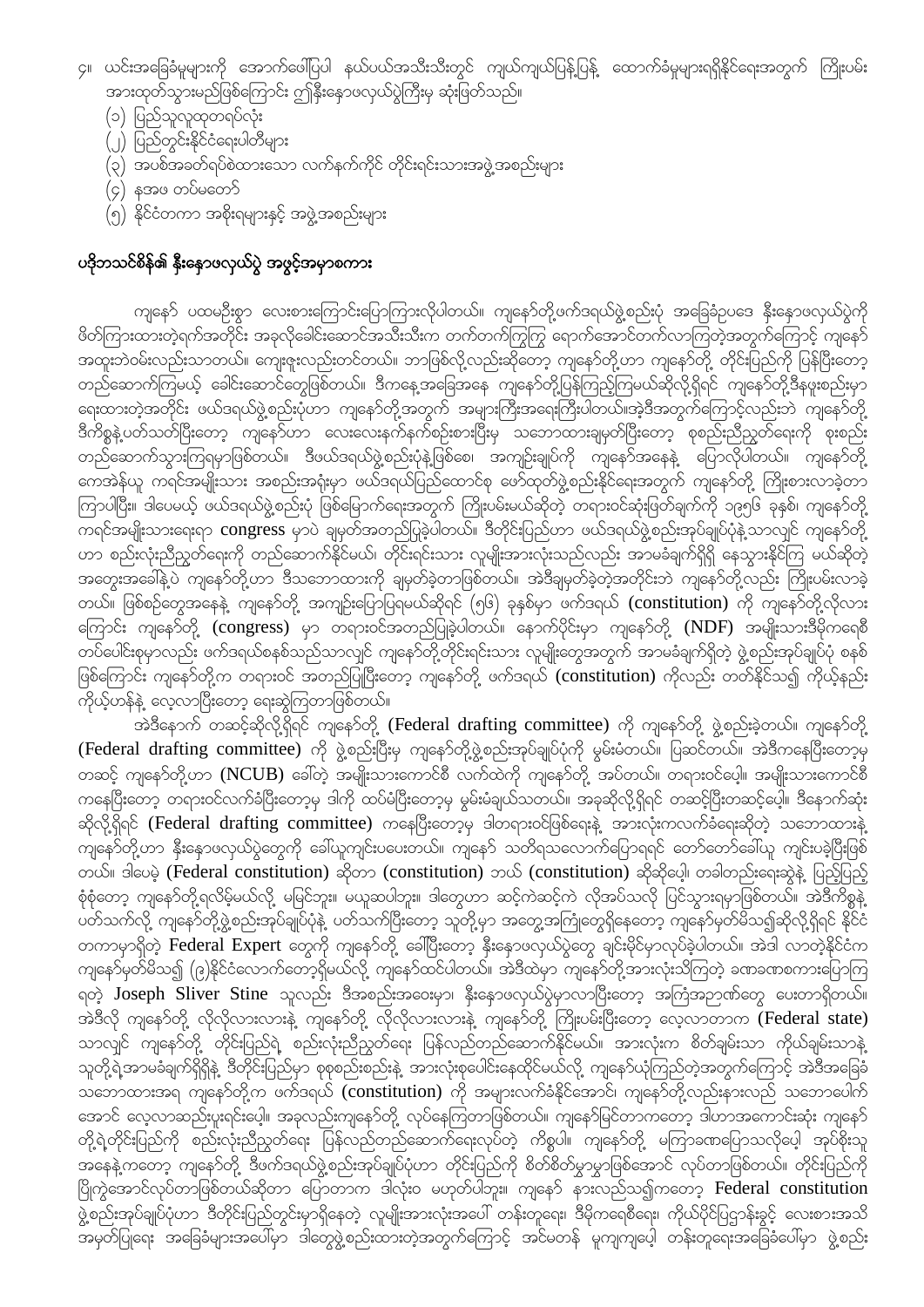တယ်။ ဒီမိုကရေစီအပေါ်မှာ အခြေခံဖွဲ့စည်းတယ်။ သူတို့မှာ အာမခံချက်လည်းရှိတယ်ဆိုတော့ လူတွေဟာ စိတ်ချမ်းသာ၊ ကိုယ်ချမ်းသာနဲ့ pပေါင်းမှုနဲ့ နေထိုင်ကြမယ်ဆိုလို့ရှိရင် ကျနော်တို့ တိုင်းပြည်ကြီးဟာ တိုးတက်မှာသေချာတယ်။ အဲဒီအတွက်ကြောင့် ဒါကို ကျနော်တို့က ု ကျိုးစား လေသည်။<br>နောက်ရောက်ရောက်ပြီးတော့ ကျနော်တို့စိတ်ကြိုက်ဖြစ်အောင်တော့ ကျနော်တို့ဟာ အကြံဉာဏ်တွေကပေးမှောပဲ။ အကြံုပြုချက်  $\sim$ ေားရမှာပဲ။ နိုင်ငံတာကာမှာ ဖက်ဒရယ်ပြည်ထောင်စု အများကြီးရှိပါတယ်။ အများကြီးရှိတဲ့အနက်က မတူပါဘူး။ အသေးလည်ရှိသလို t}uD;vnf&Sdw,f? Oyrmtm;jzifh American u zuf'&,fbJ/ Australia uzuf'&,fbJ/ Canada u zuf'&,fbJ/ 'g[m နိုင်ငံကြီးတွေပေ့ါ၊ Germany ဖက်ဒရယ်ပါဘဲ။ ဟို Indonesia က ဖက်ဒရယ်ဘဲ။ India ပြည်မှာလည် ဖက်ဒရယ် ရှိမှာဘဲ။ အဲဒါ qkdawmh rluawmh&Sdwmaygh? tJ'D ae&mrSm usaemfwkd@taeeJ@u avhvmwJhtcg=uawmh bmjzpfvkd@ 'Dvkdjzpf&w,fqkdawmh 'D တိုင်းပြည်မှာ နယ်မြေဒေသ ကျယ်ဝန်းမယ်၊ လူမျိုးနည်းနည်းများမယ်ဆိုယင် ဒီစနစ်က အံဝင်ဂွင်ကျဖြစ်လာမယ်။ အာမခံချက်လည်း ရှိတဲ့ ်လွှေသည်။<br>အတွက်ကြောင့် ကျနော်တို့ ဒါဟာလိုလားကြတာဖြစ်တယ်။ ဒီလိုလေ့လာတဲ့နေရာမှာ ကျနော်သိတာတခုက အကြမ်းဖျင်းကတော့  $\overline{\text{Uniform}}$  System နဲ့ Federal System ဆိုပြီး ခွဲခြားမှုဟာ အရင်ခံအားဖြင့် တခုဘဲရှိတယ်။ အဲဒါဘာလည်းဆိုတော့ Unitary  $S$ ystem မှာဆိုလို့ရှိရင် သူက အာဏာကို လူတဦလက်ထဲမှာရှိတယ်။ ပါတီတခု အထဲမှာရှိတယ်။ ဖက်ဒရယ်ကြတော့ အဲဒီလိုမဟုတ်ဘူး။ <u>အကယ်၍ အဖွဲ့အစည်းရှိမယ်၊ (state) တွေရှိမယ်ဆိုလို့ရှိရင် သူ့အာဏာတွေဟာဆိုလို့ရှိရင် သူ့လက်ထဲမှာ အသီးသီးရှိပါတယ်။</u> 'ဒါပေမယ့် စုပေါင်းကြတယ်။ စုပေါင်းတယ်ဆိုတာက တန်းတူရေးအပေါ်မှာ စုပေါင်းတယ်။ ဒီမိုကရေစီ အခြေခံအပေါ်မှာ စုပေါင်းတယ်။ ကိုယ်ပိုင်ပြဌာန်းခွင့် အခြေခံအပေါ်မှာ စုပေါင်းပြီးတော့ သူတို့အနေနဲ့ကတော့ ဟို စိုးရိမ်စရာမရှိဘူးပေါ့။ အာမခံချက်ရှိတယ်။ အဲဒီအတွက် ့<br>ကြောင့် အားလုံးကသဘောကျလက်ခံကြတယ်။ နှစ်ခြိုက်ကြတယ်။ အားပေးကြတယ်။ အဲဒီအခြေခံအပေါ်မှာလည်း ကျနော်တို့ အားလုံး u တဆောတူတယ်လို့ ကျနော်ဒီလိုဘဲ ယုံကြည်နေတယ်။ အားလုံးကလည်း ဒီအတိုင်းပဲ မြင်တယ်။ ဒါကြောင့်မို့လို့ ဒီဖွဲ့စည်းအုပ်ချုပ်ပုံ စနစ်တွေ ဖြစ်မြောက်ရေးအတွက် ကျနော်တို့ဟာ ဆက်လက်ကြိုးပမ်းနေတယ်။ Process ပေါ့။ အဲဒီတော့ ရှည်လျားတယ်ဖြစ်ချင်ဖြစ်မယ်။ က်<br>အဲဒီတော့ ကျနော်တို့အနေနဲ့က ဒီဟာကြီးကို စနစ်တကျ ဖြစ်မြောက်ဖို့ တကယ်လက်တွေ့ အကောင်အထည်ဖေါ်နိုင်ရေးအတွက် ကျနော် တို့အားလုံးအပေါ်မှာ တာဝန်ရှိကြပါတယ်။ အထူးသဖြင့် ကျနော်တို့ ဒီနေ့ဖြစ်ရှိနေတဲ့ ကျနော်တို့တိုင်းပြည်ရဲ့ အခြေအနေတွေဟာ ကျနော်မြင်တာက တကယ့်စုစည်းညီညွတ်တဲ့အားနဲ့ လှုပ်ရှားနိုင်ပါမှ ကျနော်တို့ တော်ရုံဖြစ်မယ်လို့ ကျနော်ထင်တယ်။ တဖွဲ့တစည်းတည်း လူမျိုးတမျိုးတည်း ဒါမှမဟုတ် လူမျိုးစုတစုတည်း၊ အဲဒီလိုနဲ့တော့ သွားလိုမရဘူး။ တပြည်လုံးက စုစုစည်းစည်း ညီညီညွတ်ညွတ်ရှိမ ှုးဆိုင်းလုပ်ဆောင်နိုင်ကြပါမှ အတော်လောက်ဖြစ်မယ်။ ဘာဖြစ်လို့လည်းဆိုတော့ နိုင်ငံတကာက ဒီနေ့ ကျနော်တို့တိုင်းပြည်ကို အများ ကြီး ဖိအားပေးနေပါတယ်။ တကယ်ဖိအားပေးနေပေမဲ့လို့ ကျနော်တို့ အတွင်းမှာရှိနေတဲ့ အင်အားစုတွေရော ကျနော်တို့အားလုံးက rpwpf;မညီညွတ်ဘူးဆိုလို့ရှိရင်တော့ သူလည်းဘယ်လိုလုပ်ပြီး အားပေးလို့ရမှာမဟုတ်ဘူး။ ကျနော်တို့ဟာ ကွဲကွဲပြားပြား ဖြစ်နေမယ်။ <u>အစိတ်စိတ်မွ</u>ာမွာဖြစ်နေမယ်ဆိုလို့ရှိရင် မရဘူး။ ဒါမှမဟုတ် ကျနော်တို့ဟာ စုစည်းညီညွတ်စွာနဲ့ ကျနော်တို့အားကို ကျနော်တို့ကပြသနိုင် ရင် နိုင်ငံတကာကအများကြီးအားတက်မယ်။ ကျနော်တို့ကိုလည်း ပံ့ပိုးတဲ့နေရာမှာရော ကူညီတဲ့နေရာမှာရော အများကြီး အထောက် <u>်</u>အကူဖြစ်မယ်။ သူတို့လည်း အားရှိမယ်။ ယုံကြည်မှာပေါ့။ အခုဆိုလို့ရှိရင် ကြည့်ရမယ်ဆိုလို့ရှိရင် နိုင်ငံတကာမှာ ဖိအားတွေက aw.com<br>အော်တော်များများရှိပါတယ်။ ဒါပေမဲ့ ကျနော်တို့မှာက စုစည်းညီညွတ်မှု အားတွေက အားရလောက်အောင် အနေအထားက မရှိသေးတဲ့ အတွက်ကြောင့် ကျနော်တို့ကလက်လက်ပြီးတော့ ကြိုးပမ်းရဦးမယ်။ ဒီနေ့ ကျနော်တို့ ဒီအစည်းအဝေးမှာ ဒီနီးနောဖလှယ်ပွဲ ရောက်လာ ကြတဲ့ ခေါင်းဆောင်အသီးသီးမှာ ကြီးလေးတဲ့တာဝန်တွေရှိပါတယ်။ ကျနော်တို့ တိုင်းပြည်ကို စုစုစည်းစည်း ညီညီညွတ်ညွတ်နဲ့ ပြန်လည ကြီးတော့မှ စနစ်တကျ ပြန်လည်ဖွဲ့စည်းနိုင်ဖို့အတွက် ကျနော်တို့အားလုံးမှာ တာဝန်ရှိကြောင်း ကျနော်တို့အားလုံး လိုလားတဲ့ ဖက်ဒရယ် ဖွဲ့စည်းပုံကိုဘဲ ကျနော်တို့ လိုလားကြတာအတွကကြောင့် ဒါကို လေးလေးနက်နက်စဉ်းစားကြပါ။ ကိုယ့်ရင်ထဲမှာရှိတဲ့ ပြောချင်တာ၊ ဆိုချင် wmawgod op redikation;<br>ဒီကြီးလိုင်းလည်းကြီးကျောက်ကြီး အသုံးပြောင်းကြီး ရောက်အေးချင်တဲ့ အရာတွေကို ပွင့်ပွင်းလင်းလင်းပြောပါ။ ပွင့်ပွင့်လင်းလင်းပြောမှ ကျနော်တို့ရဲ့ စည်းလုံးညီညွတ်မှု ပိုမိုနိုင်မာလာအောင် တည်ဆောက်နိုင်မယ်။ အဲဒီကနေပြီးတော့မှတဆင့် ကျနော်တို့အောင်ပွဲခံနိုင်အောင် .<br>နိုင်ငံတကာကလည်း ကျနော်တို့ကို စာနာမှုပိုပြီးတော့ကြီးမားလာအောင် အဲဒီကနေ ပြီးတော့မှတဆင့် ကျနော်တို့ ဆက်လက်ပြီး ကြိုးပမ်း တွေကြရမှာဖြစ်တယ်။ ကျနော်တို့ကို နိုင်ငံတကာက ထောက်ခံအားပေးမှု စာနာမှုကိုလည်း ကျနော်တို့ဆက်လက်ပြီးတော့မှ ရယူဖို့လည်း ြကျိုးစားသွားရမှာဖြစ်တဲ့ အတွက်ကြောင့် ခေါင်းဆောင်တွေဖြစ်တဲ့ အားလုံး ဒီနေ့ဒီအစည်းဝေးဖြစ်တဲ့ ဒီနေရာမှာ တက်တက်ကြွကြွနဲ့ www.asaron.com<br>တက်ရောက်လာကြတဲ့ အတွက်ကြောင့် ကျနော်များကြီးဝမ်းသာတယ်။ အားတက်တယ်။ အဲဒီကနေပြီး တဆင့်ညီညွတ်ရေးတည်ဆောက် |ပြီး ကျနော်တို့ အောင်ပွဲခံတဲ့အထိ တက်တက်ကြွကြွနဲ့ ပါဝင်သွားကြပါလို့ ပြောကြားရင်နဲ့ နိဂုံးချုပ်လိုက်ပါတယ်။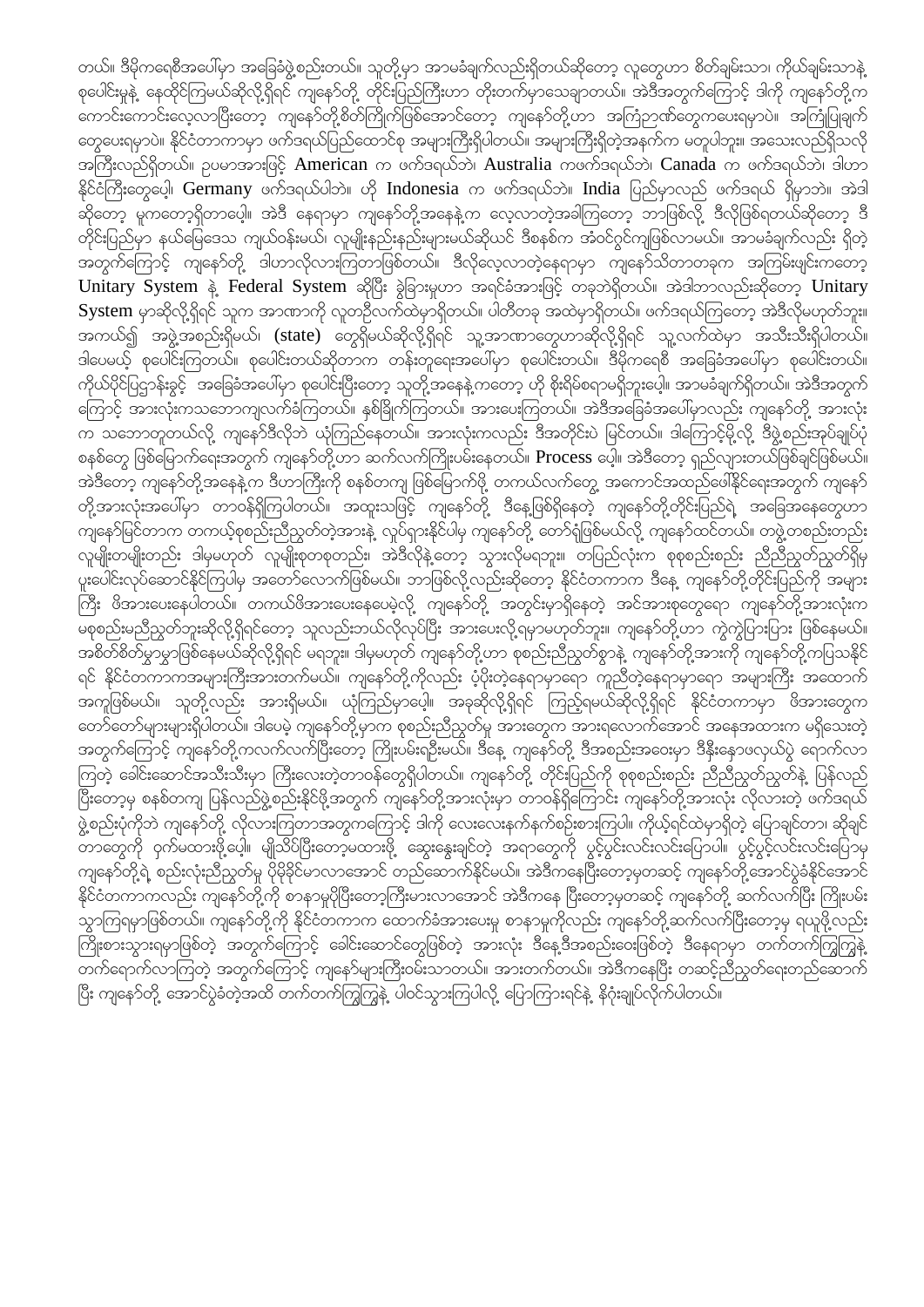# အနာဂတ် ဖက်ဒရယ်ပြည်ထောင်စု ဖွဲ့စည်းပုံဆိုင်ရာ အခြေခံမူများ ချမှတ်ရေး နိုးနောဖလှယ်ပွဲ သဘောတူဆုံးဖြတ်ချက်များ **Resolution on Basic Principles Seminar**

အနာဂတ် ဖက်ဒရယ်ပြည်ထောင်စု ဖွဲ့စည်းပုံဆိုင်ရာ အခြေခံမူများချမှတ်ရေး နှီးနှောဖလှယ်ပွဲတရပ်ကို သက္ကရာဇ် 2005 ckESpf azaz:0g&Dv ( 9 ) &uf ae@rS ( 12 ) &ufae@txd e,fpyfwae&mwGif atmifjrifpGm usif;yEdkifcJhygonf?

ထိုအခြေခံမူများချမှတ်ရေး နှီးနှောဖလှယ်ပွဲကြီးသို့ ပြည်သူ့လွတ်တော် ကိုယ်စားလှယ်များ၊ နိုင်ငံရေးပါတီ အဖွဲ့အစည်းအသီးသီးတို့မှ ခေါင်းဆောင်များနှင့်တကွ အမျိုးသမီးအဖွဲ့အစည်းများ၊ လူငယ်အဖွဲ့အစည်းများနှင့် လူထုအခြေပြု <u>အဖွဲ့</u>အစည်းများ တို့မှ ကိုယ်စားလှယ်များ စုစုပေါင်း ( ၁၀၆ ) ဦး တက်ရောက်ခဲ့ကြပါသည်။

ဤနှီးနှောဖလှယ်ပွဲသို့ တက်ရောက်လာကြသော ကိုယ်စားလှယ်အသီးသီးတို့မှ အနာဂတ် ဖက်ဒရယ် ပြည်ထောင်စု ဖွဲ့စည်းပုံဆိုင်ရာ အခြေခံမူများအဖြစ် အောက်ဖေါ်ပြပါအတိုင်း တညီတညွတ်တည်း အတည်ပြ ခဲ့ပါသည်။

ယင်းအခြေခံမူများမှာ  $-$ 

- $( \circ )$  အချုပ်အခြာအာဏာ ( Sovereign Power ) နိုင်ငံ၏ အချုပ်အခြာအာဏာဟူသမျတို့သည် ပြည်သူလူထုထံမှသာ ဆင်းသက် စေရမည်။
- $\left(\begin{array}{c} 0 \end{array}\right)$  တန်းတူရေး ( Equality ) တိုင်းရင်းသားလူမျိုးတိုင်းသည်နိုင်ငံရေးအရဖြစ်စေ၊လူမျိုးရေးအရဖြစ်စေတန်းတူရည်တူအခွင့်အရေး ရှိစေရမည်။
- $( \, \varphi \, )$  ကိုယ်ပိုင်ပြဌာန်းခွင့် (Self-determination ) တိုင်းရင်းသားလူမျိုးတိုင်းသည် နိုင်ငံရေး၊ စီးပွားရေး၊ လူမှုရေးနှင့် ယဉ်ကျေးမှု စသည့် ကဏ္ဍအသီးသီးတွင် ကိုယ်ပိုင်ပြဌာန်းခွင့်အပြည့်အဝ ရှိစေရမည်။
- $( \circ )$  ဖက်ဒရယ်ပြည်ထောင်စုမှုများ (Federal Principles ) ကိုယ်ပိုင်ပြဌာန်းခွင့်အပြည့်အဝရှိသော ပြည်နယ်များဖြင့် ဖွဲ့စည်းသည့် ဖက်ဒရယ် ပြည်ထောင်စုဖြစ်ရမည်။ ျား<br>ကြည်ထောင်စုလွှတ်တော်တွင် လွှတ်တော်နှစ်ရပ် ထားရှိရမည်။
- $\left( \begin{array}{cc} \mathfrak{g} \end{array} \right)$  လူနည်းစုများ၏ အခွင့်အရေးများ ( Minority Rights ) ပြည်ထောင်စုအဖွဲ့ဝင် ပြည်နယ်များအတွင်း နေထိုင်ကြသော တိုင်းရင်းသား လူနည်းစုများ၏ အခွင့်အရေးများအား ာ<br>ဖွဲ့စည်းပုံ အခြေခံ ဥပဒေတွင် အတိအလင်း ကာကွယ်ပြဌာန်းပေးရမည်။
- $($   $\rm 6$   $)$   $\,$  ဒီမိုကရေစီအခွင့်အရေး၊ အခြေခံလူ့အခွင့်အရေးနှင့် ကျားမဆိုင်ရာတန်းတူညီမျှမှု ( Democracy, Human Rights and Gender Equality ) ဘာသာအယူဝါဒ၊ အသားအရောင်၊ လိင်ကွဲပြားမှုများကိုအခြေခံသော ခွဲခြားဆက်ဆံခြင်း မရှိစေဘဲ အခြေခံ r<br>လူ့အခွင့်အရေးများ၊ ဒီမိုကရေစီအခွင့်အရေးများကို ကာကွယ် ပြဌာန်းပေးရမည်။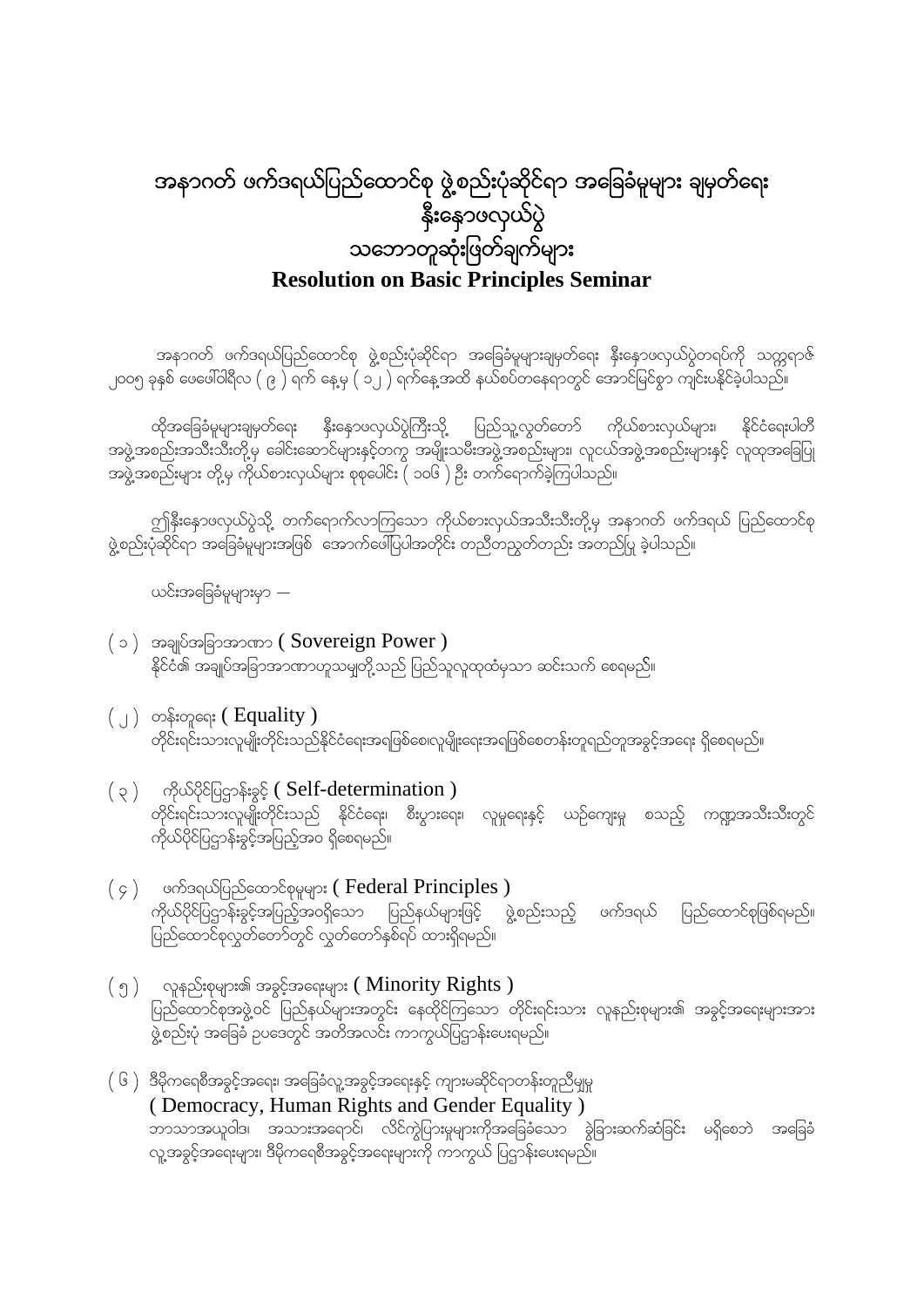- $(\gamma)$  ဘာသာရေးကို အခြေမခံသောနိုင်ငံ (Secular State ) ဘာသာရေးကို အခြေမခံသော နိုင်ငံတော် ဖြစ်စေရမည်။
- (၈) ပါတီစုံဒီမိုကရေစီစနစ် ( Multi-party Democracy System )  $\alpha$ တ်ဒရယ်ပြည်ထောင်စုတွင် ပါတီစုံ ဒီမိုကရေစီစနစ်ကို ကျင့်သုံးစေရမည်။

အထက်ပါ အခြေခံမူများအပြင် $-$ 

 $\phi(\infty)$  Civilian Supremacy အရပ်ဘက် အုပ်ချုပ်မှုအောက်တွင် ပြည်ထောင်စုတပ်မတော်ထားရှိရေး၊

- $\overline{(\ ,\ )}$  ပြည်နယ်သစ်များဖွဲ့စည်းရေး၊
- $\left(\, \rho\,\right)\,$  (  $\,$   $\cap$  )  $\qquad$  သဘာဝပတ်ဝန်းကျင်ထိန်းသိမ်းရေး၊

 $( \, \circ \, )$  အမျိုးသမီးများနှင့် ကလေးများဆိုင်ရာ ကာကွယ်စောင့်ရှောက်နှင့် တိုးတက်မြှင့်မားရေးအတွက် အထူး လုပ်ဆောင်ချက်များ အကောင်အထည်ဖေါ် ဆောင်ရွက်ရေး၊ စသည့်မူများကို ဖက်ဒရယ် ဖွဲ့စည်းအုပ်ချုပ်ပုံ အခြေခံ pပဒေမူကြမ်း ရေးဆွဲရာတွင် အလေးအနက် ထည့်သွင်းပြဌာန်းသွားရန် သဘောတူ လက်ခံကြပါသည်။

ရေ့လုပ်ငန်းစဉ်များဆိုင်ရာဆုံးဖြတ်ချက်များမှာ $_{\rm \parallel}$ 

 $\,$  ( ၁ ) သဘောတူညီမှုရရှိပြီးသော အနာဂတ် ဖက်ဒရယ်ပြည်ထောင်စု ဖွဲ့စည်းပုံဆိုင်ရာ အခြေခံမူများအပေါ်တွင် အခြေခံပြီး ် ကြေးကြောင်း မြို့ကျေးကြောင်း မြို့ကြောင်း မြို့ကြောင်း နေးနောက် မြို့ကြောင်း မြို့ကို မြို့ကြောင်း<br>''မက်ဒရယ် ဖွဲ့စည်းအုပ်ချုပ်ပုံ အခြေခံဥပဒေ မူကြမ်းရေးဆွဲရေး လုပ်ငန်းစဉ်အား ဆက်လက် အကောင်အထည်ဖေါ် ဆောင်ရွက် သွားရန် ဆုံးဖြတ်သည်။

 $(\,\, \mathbin{\cup})$  ဤလုပ်ငန်းစဉ်အား ဆက်လက်အကောင်အထည် ဖေါ်နိုင်ရေးအတွက်  $NCUB, \; NDF, \; UNLD(LA),$  $KNPP, SDU, WLB$  နှင့် လူငယ်အဖွဲ့အစည်းများကို တာဝန်ပေးအပ်ထားပါသည်။

 $\left(\begin{array}{c} \chi \end{array}\right)$  ထိုသို့ဆောင်ရွက်ရာတွင် ဖက်ဒရယ် ဖွဲ့စည်းအုပ်ချုပ်ပုံ အခြေခံဉပဒေမူကြမ်း ရေးဆွဲရေးဆိုင်ရာ ညှိနိုင်းမှုကော်မတီ  $\left(\begin{array}{c} \chi \end{array}\right)$ Constitutional Drafting Coordination Committee ) တရပ်အား ဖွဲ့စည်းဆောင်ရွက်သွားရန်နှင့် pပဒေရေးရာ အကြံပေးအဖွဲ့ကိုလည်း ဖွဲ့စည်းဆောင်ရွက်သွားရန် လမ်းညွှန်သည်။

 $($  ၄  $)$  ယင်းအခြေခံမူများကို အောက်ဖေါ်ပြပါ နယ်ပယ်အသီးသီးတွင် ကျယ်ကျယ်ပြန့်ပြန့် ထောက်ခံမှုများ ရရှိနိုင်ရေးအတွက် .<br>ကြိုးပမ်းအားထုတ်သွားမည်ဖြစ်ကြောင်း ဤနိုးနောဖလှယ်ပွဲကြီးမှ ဆုံးဖြတ်သည်။

- ( ၁ ) ပြည်သူလူထုတရပ်လုံး –
- ( ၂ ) ပြည်တွင်းနိုင်ငံရေးပါတီများ –
- ( ၃ ) အပစ်အခတ် ရပ်စဲထားသော လက်နက်ကိုင် တိုင်းရင်းသား အဖွဲ့အစည်းများ –
- $( 6 )$  နအဖ တပ်မတေ $\mathcal{S}$  –
- $\big( \stackrel{\cdot}{\mathfrak{H}} \big)^{\prime}$  န်ုင်ငံတကာ အစိုးရများနှင့် အဖွဲ့အစည်းများ –

နေ့စွဲ ၂၀၀၅ ခုနှစ်၊ ဖေဖေါ်ဝါရီလ  $( 2, 1)$  ရက်။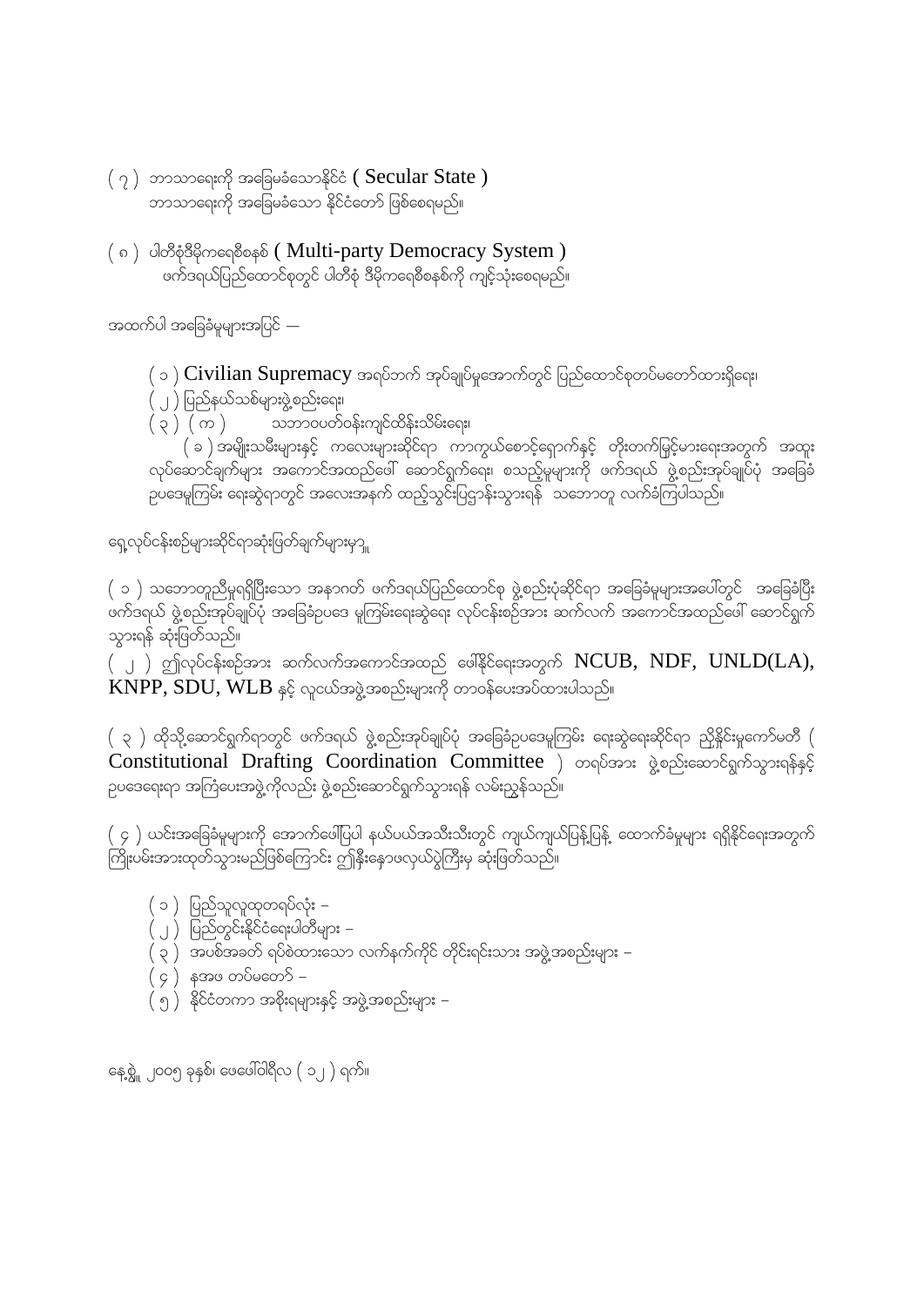### တက်ရောက်သည့် အဖွဲ့အစည်းများ –

- 1. Members of Parliament Union ( MPU )
- 2. National Coalition Government of The Union of Burma ( NCGUB )
- 3. National League for Democracy ( Liberated Area ) ( NLD-LA )
- 4. All Burma Students Democratic Front ( ABSDF )
- 5. All Burma Muslim Union ( ABMU )
- 6. All Burma Young Monks Union ( ABYMU )
- 7. Arakan Liberation Party ( ALP )
- 8. Chin National Front (CNF )
- 9. Democratic Party for New Society ( DPNS )
- 10. Federation of Trade Unions Burma ( FTUB )
- 11. Karen National Union ( KNU )
- 12. Lahu Democratic Front ( LDF )
- 13. Muslim Liberation Organization Burma ( MLOB )
- 14. Network for Democracy and Development ( NDD )
- 15. NaGa National League for Democracy ( NNLD )
- 16. Oversea Karen Organization ( OKO )
- 17. Pa-O People Liberation Organization ( P.P.L.O)
- 18. Myeik Dawei United Front (M.D.U.F)
- 19. People's Defense Force ( PDF )
- 20. People 's Liberation Front ( PLF )
- 21. People's Progressive Front ( PPF )
- 22. Pa-laung State Liberation Front ( PSLF )
- 23. People's Patriotic Party ( PPP )
- 24. Arakan League for Democracy ( ALD )
- 25. Chin National League for Democracy ( CNLD )
- 26. Kachin National Congress for Democracy ( KNCD )
- 27. MNDF-
- 28. Mara People's Party ( MPP )
- 29. UKL-
- 30. Kachin National Organization ( KNO )
- 31. Zomi National Congress ( ZNC )
- 32. Shan Democratic Union ( SDU )
- 33. The Karenni National Progressive Party ( KNPP )
- 34. Women's League of Burma ( WLB )
- 35. Students and Youth Congress of Burma ( SYCB )
- 36. Nationalities Youth Forum ( NY Forum )
- 37. Assistance Association for Political Prisoners ( Burma ) ( AAPP )
- 38. Burma Lawyers' Council ( BLC )
- 39. All Burma Federation of Student Unions ( Foreign Affairs Committee ) (ABFSU-FAC )
- 40. Burma Labour Solidarity Organization ( BLSO )
- 41. Coordinating Committee (Fort Wanye).
- 42. Committee for Protection and Promotion of Child Rights. ( CPPCR )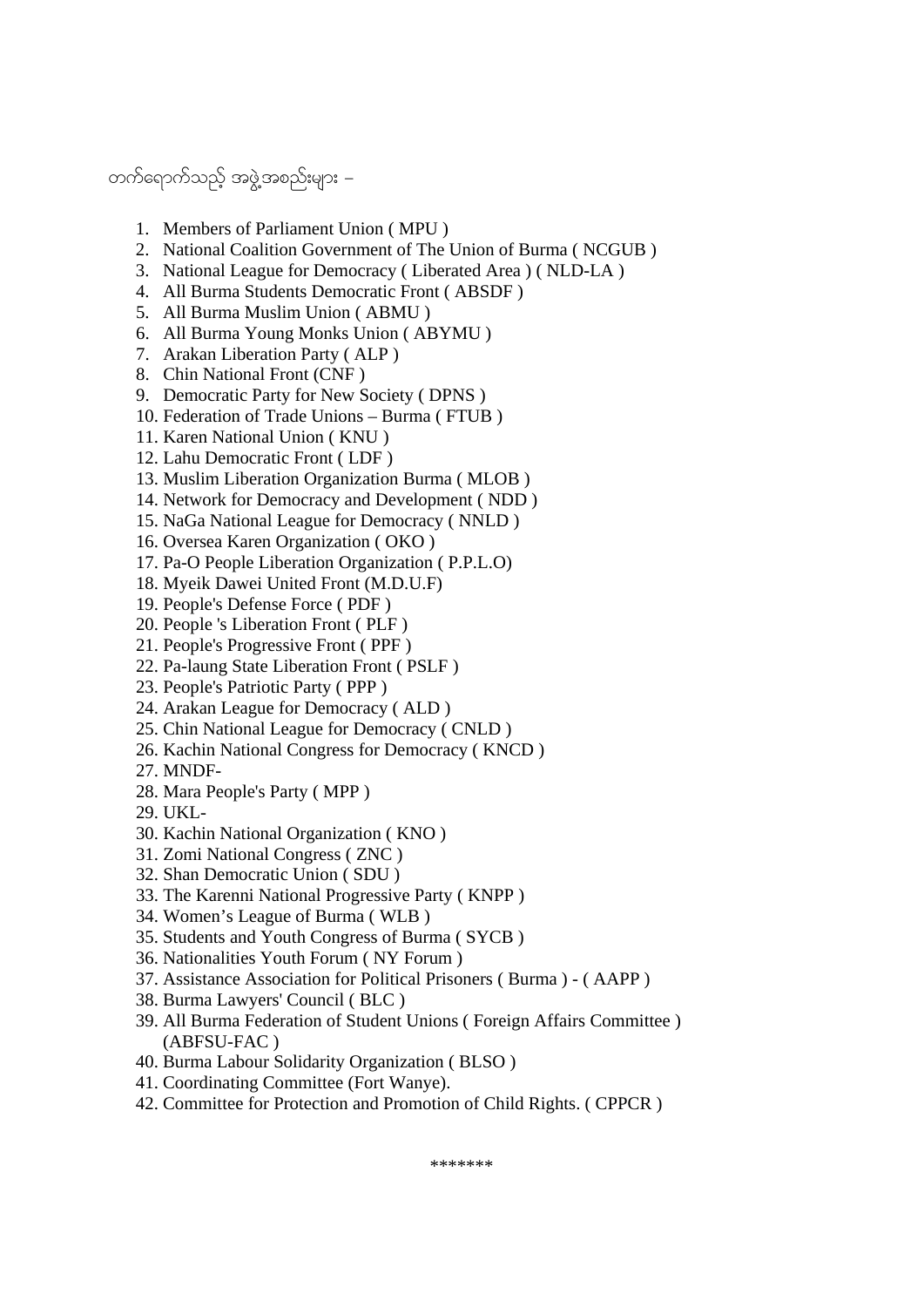# Resolutions of the 'Basic Principles' Seminar

February 12, 2005

The seminar to lay down the basic principles for the future federal constitution was successfully held at a location on the Burmese border from 9 to 12 February 2005. It was attended by 106 elected people's representatives, leaders from political organizations, women organizations, youth organizations, and civic society institutions from the Union of Burma.

Following the seminar, the delegates unanimously endorsed the following basic principles for the future federal constitution:

#### **The Basic Principles**

#### **1. Sovereign Power**

The sovereign power of the Union shall derive from the people.

#### **2. Equality**

Every nationality in the Union shall enjoy equal political and ethnical rights.

#### **3. Self-determination**

Every nationality shall fully enjoy the right to self-determination in political, economic, social, and cultural affairs.

#### **4. Federal Principles**

The Union shall be established with states which fully enjoy the right to self-determination, and the Union Assembly shall be a bicameral legislature consisting of a Chamber of Nationalities (Upper House) and Chamber of Deputy (Lower House).

#### **5. Minority Rights**

All rights of National Minorities who reside in the member states of the Union shall be fully guaranteed by Constitution

#### **6. Democracy, Human Rights, and Gender Equality**

Discrimination based on religious belief, ethnicity, or gender shall not be permitted and fundamental human rights and democratic rights shall be protected and guaranteed by law.

#### **7. Secular State**

The Union shall be a secular state.

#### **8. Multi-party Democracy System**

The federal Union shall practice a multi-party democracy system.